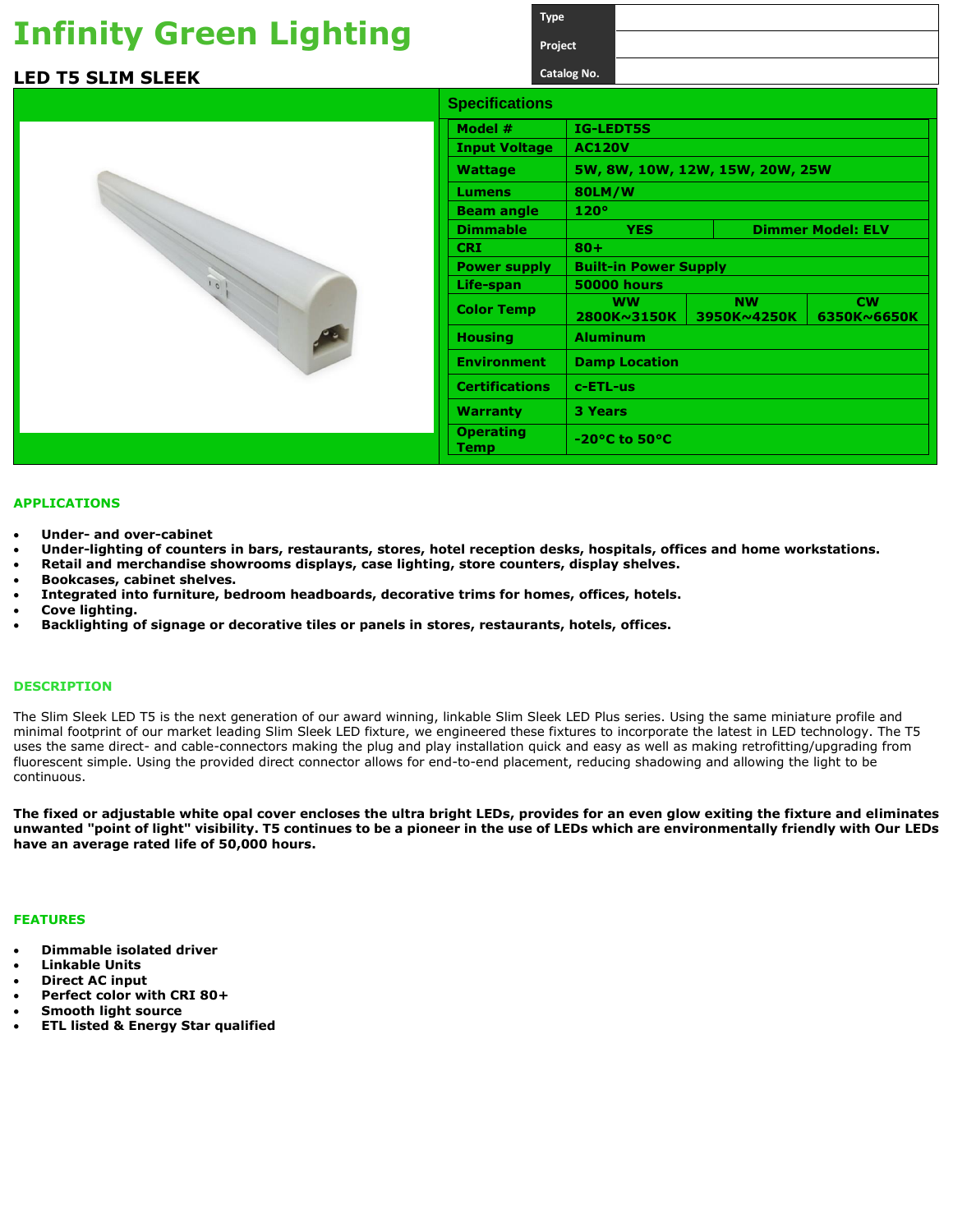| Wattage | <b>Energy Saving</b> | <b>Max Linking</b><br>Lumen Output |         | <b>Dimensions</b>                            |  |
|---------|----------------------|------------------------------------|---------|----------------------------------------------|--|
|         | (Output Equivalent)  | $\mathsf{Im}'$                     | Wattage |                                              |  |
| 5W      | 50W                  | 450-500 lm                         | 280     | (L) $12-3/8''$ x (W) $3/4''$ x (H) $1-1/4''$ |  |
| 8W      | 80W                  | 750-800 lm                         | 280     | (L) 17-1/2" x (W) 3/4" x (H) 1-1/4"          |  |
| 10W     | 100W                 | 950-1000 lm                        | 280     | (L) 22-5/8" x (W) 3/4" x (H) 1-1/4"          |  |
| 12W     | 120W                 | 1150-1200 lm                       | 280     | $(L)$ 29"<br>$x(W)$ 3/4" $x(H)$ 1-1/4"       |  |
| 15W     | 150W                 | 1450-1500 lm                       | 280     | (L) 34-3/8" x (W) 3/4" x (H) 1-1/4"          |  |
| 20W     | 200W                 | 1950-2000 lm                       | 280     | (L) $46-1/4''$ x (W) $3/4''$ x (H) $1-1/4''$ |  |
| 25W     | 250W                 | 2450-2500 lm                       | 280     | (L) $58-1/8''$ x (W) $3/4''$ x (H) $1-1/4''$ |  |

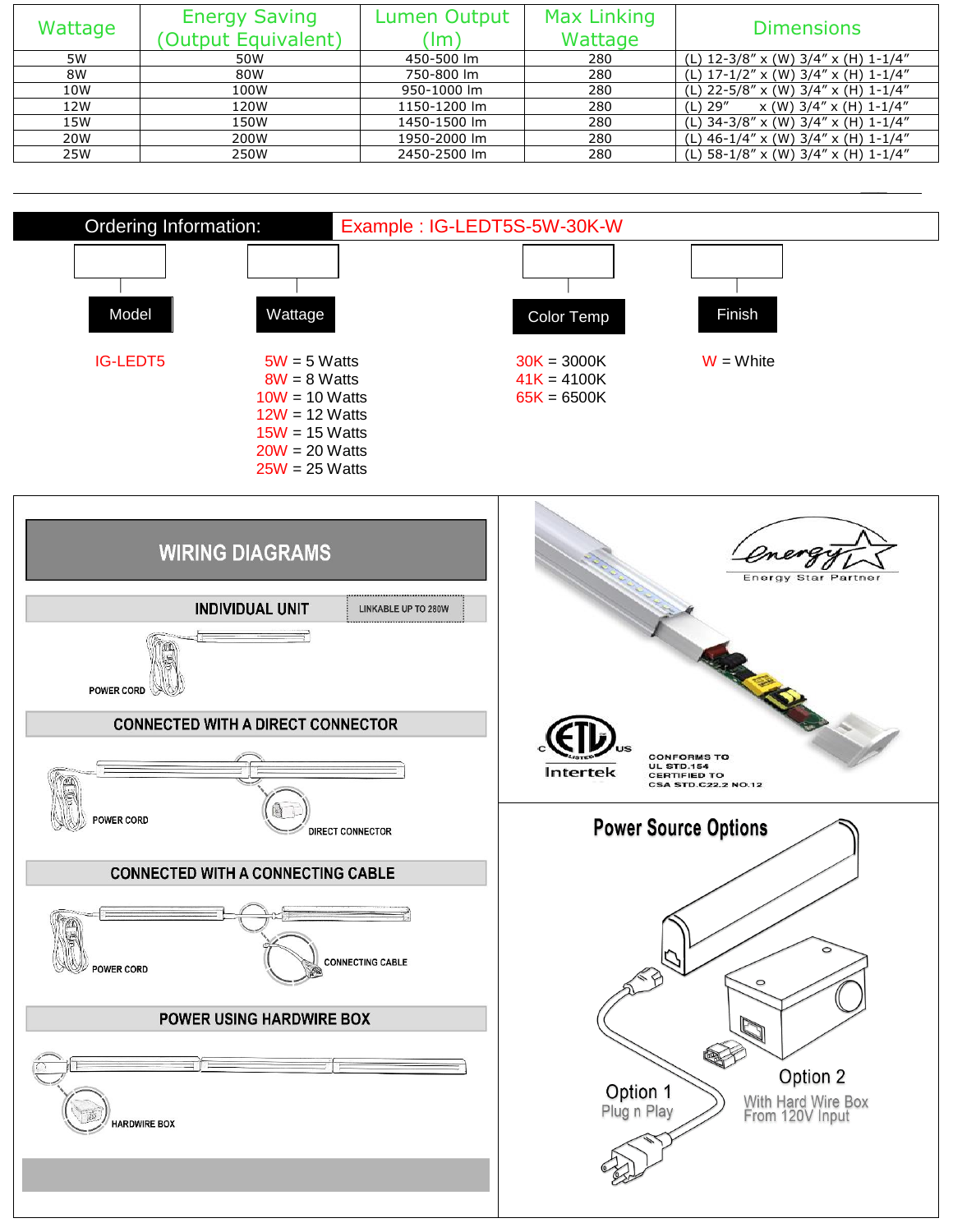# **LED Lamp Installation Guide**

WARNING: Before installation, please make sure that the power has been turn off